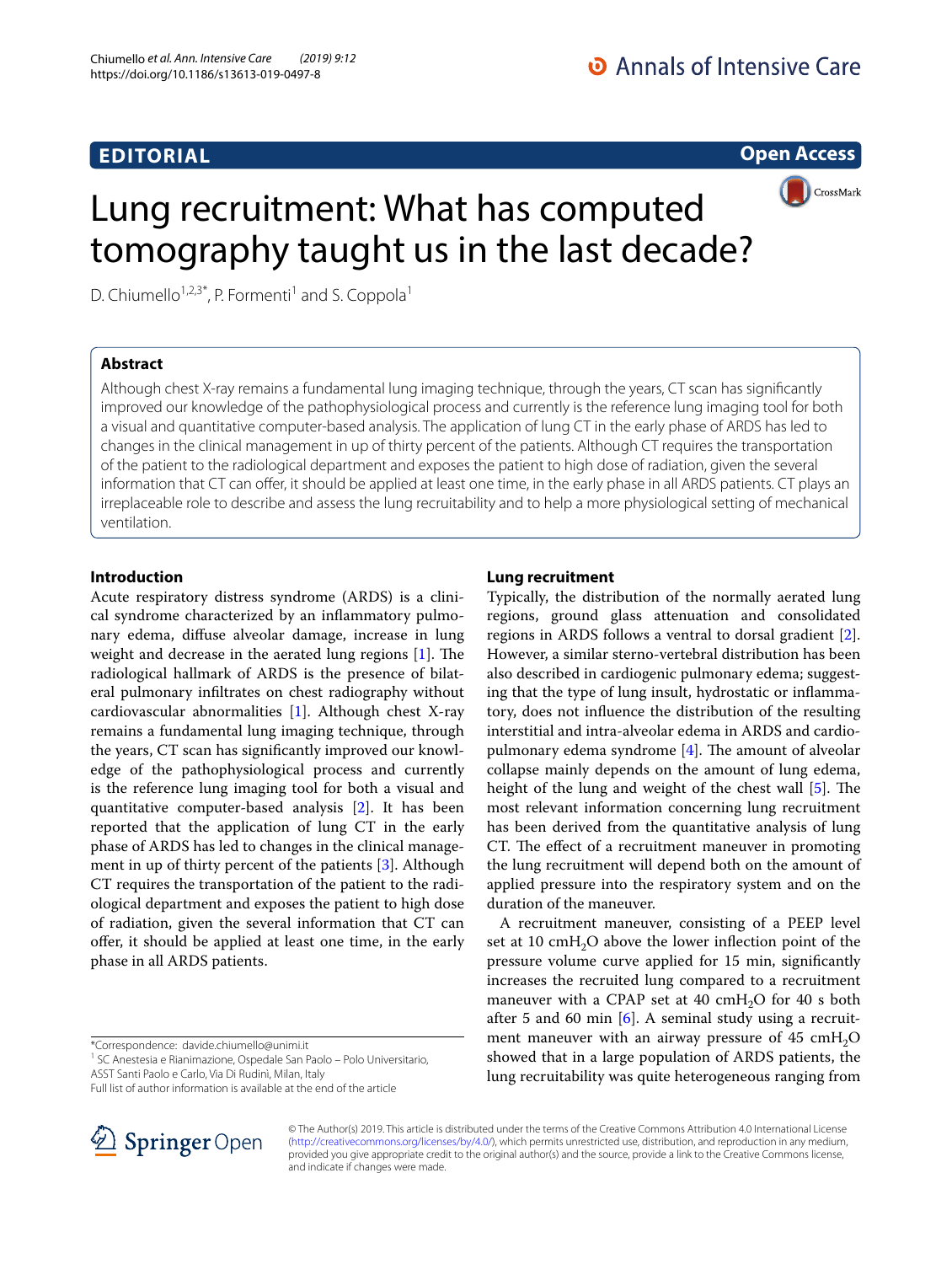0 to 70% of the total lung weight (average lung recruitment 13%) [[7](#page-2-6)]. De Mato et al. [\[8](#page-2-7)], by computing the lung recruitability as the weight of collapsed tissue that could be aerated from low to high PEEP level related to the total lung weight (similarly to the previous study), showed that the amount of non-aerated tissue decreased from 53 to 8% applying a recruitment maneuver consisting in plateau inspiratory pressure up to 60  $cmH<sub>2</sub>O$  with a stepwise increments in PEEP levels from 10 to 45  $\text{cm}H_2O$ . This much higher lung recruitability, compared to the previous data, could be explained by a shorter time of ventilation (<72 h of ARDS onset) and much higher positive fuid balance which could signifcantly increase the amount of lung edema and collapsed tissue with higher lung recruitability.

According to the Berlin defnition, patients with severe ARDS had a signifcantly higher amount of lung edema, non-aerated lung tissue and potential for lung recruitment compared to the mild and moderate ARDS, and in fact, the mortality signifcantly increased with the ARDS severity assessed at 5 cmH<sub>2</sub>O of PEEP [\[9](#page-2-8), [10\]](#page-2-9). The lung recruitment was poorly predictable being afected by the type of injury, amount of lung edema, timing of onset of ARDS and alteration in lung and chest compliance. However, among the diferent CT data, the lung recruitment was the only parameter independently associated with the outcome  $[10]$ . Differently, the amount of PEEP as the pressure necessary to maintain the lung completely opens to overcome the compressive force (lung and chest wall) was not related to the amount of recruitable lung tissue. In particular, the average PEEP to maintain open the lung was approximately 16  $cmH<sub>2</sub>O$ . These data suggest that not only the amount, but also the distribution of lung edema (a prevalent intra-alveolar or interstitial edema) can signifcantly afect the lung recruitability. In fact, patients with a difuse pattern compared to a lobar pattern usually present a higher lung recruitability.

This quantitative analysis of the lung recruitment by CT requires both a dedicated software and a manual delineation of all the lung CT slices with a total amount of work between 4 and 6 h. Consequently, this analysis remains only a research tool. An alternative to the anatomical analysis to assess lung recruitment could be a visual anatomical analysis. This simple analysis, which does not require any dedicated software, is feasible and had a good sensitivity and specifcity to classify patients with high and low recruitability  $[11]$ . Moreover, in ARDS patients, the application of a low-dose chest CT scan with a reduction up to 30 mAs has been demonstrated to be a valuable tool for both a quantitative and visual analysis of the lung recruitment [\[12\]](#page-2-11).

Alternative methods, to evaluate the lung recruitment, such as lung ultrasound or the pressure volume curve or changes in respiratory mechanics have been proposed. Regarding the lung ultrasound, Rouby et al. in ARDS patients showed a good correlation between the pressure volume curve and lung ultrasound in assessing the lung recruitability by PEEP modifcations [[13](#page-2-12)]. However, when lung ultrasound and CT scan were compared, they were not related  $[14]$ . In fact, the lung recruitment was assessed by quantitative CT as the decrease in non-aerated tissue and by lung ultrasound as the decrease in the global lung score. These apparently contradictory fndings can be explained by the fact that the lung ultrasound score is the sum of diferent lung morphologies (from normal aeration to consolidation) and does not assess only the consolidated lung as CT does. Furthermore, the changes in lung gas volume assessed both by the pressure volume curve and by the changes in respiratory mechanics were not related to the lung recruitment computed by CT. These data suggest that variations in the gas volume can detect both an infation of new alveolar units and further infation of already open alveolar units, while CT scan evaluates only the infation of new alveolar units. Similarly CT scan has taught us that hyperinfation refers to gas overflling, whereas overdistention refers to the alveolar wall tension due to pressure, and consequently, the lung can be overdistended as in severe ARDS and not hyperinfated and vice versa as in emphysema [\[15](#page-2-14)].

In conclusion, CT plays an irreplaceable role to describe and assess the lung recruitability which is one the most important pathophysiological information to consider in the ventilatory management of ARDS patients.

#### **Abbreviations**

ARDS: acute respiratory distress syndrome; CT: computed tomography; PEEP: positive end-expiratory pressure.

#### **Authors' contributions**

DC and SC designed the paper. FP participated in drafting and reviewing the paper. All authors read and approved the fnal manuscript.

#### **Author details**

<sup>1</sup> SC Anestesia e Rianimazione, Ospedale San Paolo – Polo Universitario, ASST Santi Paolo e Carlo, Via Di Rudinì, Milan, Italy. <sup>2</sup> Dipartimento di Scienze della Salute, Università degli Studi di Milano, Milan, Italy. 3 Centro ricerca coordinata di insufficienza respiratoria, Università degli Studi di Milano, Milan, Italy.

#### **Acknowledgements**

None.

#### **Competing interests**

The authors declare that they have no competing interests.

# **Availability of data and materials**

Not applicable.

#### **Consent for publication**

Not applicable.